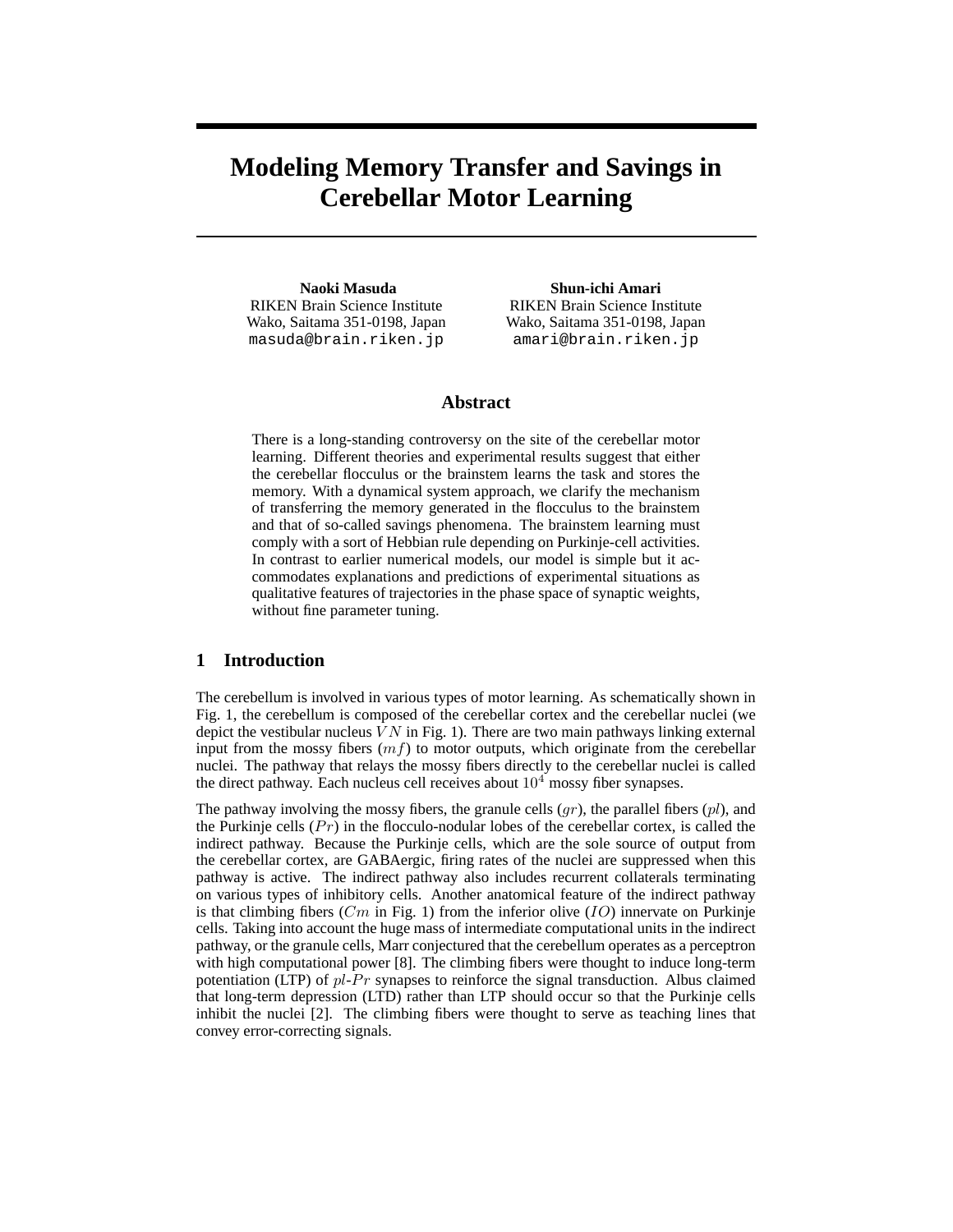

Figure 1: Architecture of the VOR model.

The vestibulo-ocular reflex (VOR) is a standard benchmark for exploring synaptic substrates of cerebellar motor learning. The VOR is a short-latency reflex eye movement that stabilizes images on the retina during head movement. Motion of the head drives eye movements in the opposite direction. When a subject wears a prism, adaptation of the VOR gain occurs for image stabilization. In this context, *in vivo* experiments confirmed that the LTD hypothesis is correct (reviewed in [6]). However, the cerebellum is not the only site of convergence of visual and vestibular signals. The learning scheme depending only on the indirect pathway is called the flocculus hypothesis. An alternative is the brainstem hypothesis in which synaptic plasticity is assumed to occur in the direct pathway ( $mf \rightarrow VN$ ) [12]. This idea is supported by experimental evidence that flocculus shutdown after 3 days of VOR adaptation does not impair the motor memory [7]. Moreover, in other experiments, plasticity of the Purkinje cells in response to vestibular inputs, as required in the flocculus hypothesis, really occurs but in the direction opposite to that predicted by the flocculus hypothesis [5, 12]. Also, LTP of the  $m_f$ -VN synapses, which is necessary to implement the brainstem hypothesis [3], has been suggested in experiments [14].

Relative contributions of the flocculus mechanism and the brainstem mechanism to motor learning remain illusive [3, 5, 9]. The same controversy exists regarding the mechanism of associative eyelid conditioning [9, 10, 11]. Related is the distinction between short-term and long-term plasticities. Many of the experiments in favor of the flocculus hypothesis are concerned with short-term learning, whereas plasticity involving the vestibular nuclei is suggested to be functional in the long term. Short-term motor memory in the flocculus may eventually be transferred to the brainstem. This is termed the memory transfer hypothesis [9]. Medina and Mauk proposed a numerical model and examined what types of brainstem learning rules are compatible with memory transfer [10]. They concluded that the brainstem plasticity should be driven by coincident activities of the Purkinje cells and the mossy fibers. The necessity of Hebbian type of learning in the direct pathway is also supported by another numerical model [13]. We propose a much simpler model to understand the essential mechanism of memory transfer without fine parameter manipulations.

Another goal of this work is to explain savings of learning. Savings are observed in natural learning tasks. Because animals can be trained just for a limited amount of time per day, the task period and the rest period, of e.g. 1 day, alternate. Performance is improved during the task period, and it degrades during the rest period (in the dark). However, when the alternation is repeated, the performance is enhanced more rapidly and progressively in later sessions [7] (also, S. Nagao, private communication). The flocculus may be responsible for daily rapid learning and forgetting, and the brainstem may underlie gradual memory consolidation [11]. While our target phenomenon of interest is the VOR, the proposed model is fairly general.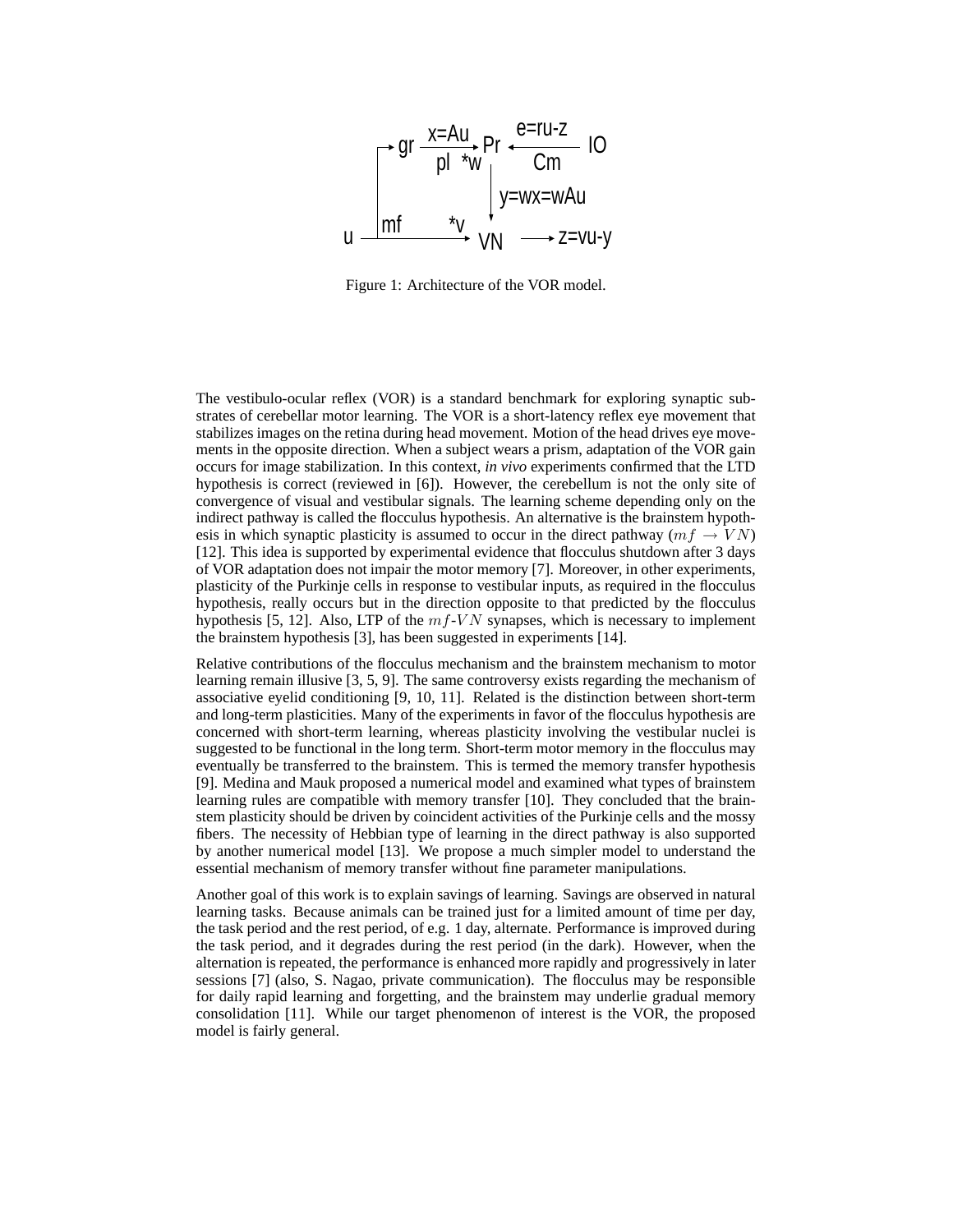# **2 Model**

Looking at Fig. 1, let us denote by  $\mathbf{u} \in \mathbb{R}^m$  the external input to the mossy fibers. It is propagated to the granule cells via synaptic connectivity represented by an  $n$  by  $m$  matrix A, where presumably  $n \gg m$ . The output of the granule cells, or  $\mathbf{x} \equiv A\mathbf{u} \in \mathbb{R}^n$ , is received by the Purkinje-cell layer. For simplicity, we assume just one Purkinje cell whose output is written as  $y \equiv \mathbf{w}x$ , where  $\mathbf{w} \in \mathbf{R} \times \mathbf{R}^m$ . Since pl-Pr synapses are excitatory, the elements of w are positive. The direct pathway ( $mf \rightarrow VN$ ) is defined by a plastic connection matrix  $\mathbf{v} \in \mathbb{R} \times \mathbb{R}^m$ . The output to the VOR actuator is given by  $z = \mathbf{v} \mathbf{u} - y = \mathbf{v} \mathbf{u} - \mathbf{w} A \mathbf{u}$ , which is the output of the sole neuron of the cerebellar nuclei. This form of  $z$  takes into account that the contribution of the indirect pathway is inhibitory and that of the direct pathway is excitatory.

The animal learns to adapt  $z$  as close as possible to the desirable motor output ru. For a large (resp. small) desirable gain r, the correct direction of synaptic changes is the decrease (resp. increase) in w and the increase (resp. decrease) in v [5]. The learning error  $e \equiv \mathbf{r} \mathbf{u} - z$  is carried by the climbing fibers and projects onto the Purkinje cell, which enables supervised learning [6]. The LTD of w occurs when the parallel-fiber input and the climbing-fiber input are simultaneously large [6, 9]. Since we can write

$$
\dot{\mathbf{w}} = -\eta_1 e \mathbf{x} = -\frac{1}{2} \eta_1 \frac{\partial e^2}{\partial \mathbf{w}},\tag{1}
$$

where  $\eta_1$  is the learning rate, w evolves to minimize  $e^2$ . Equation (1) is a type of Widrow-Hoff rule  $[4, p. 320]$ . With spontaneous inputs only, or in the presence of x and the absence of e, w experiences LTP [6, 9]. We model this effect by adding  $\eta_2$ **x** to Eq. (1). This term provides subtractive normalization that counteracts the use-dependent LTD [4, p. 290]. However, subtractive normalization cannot prohibit w from running away when the error signal is turned off. Therefore, we additionally assume multiplicative normalization term  $\eta_3$ w to limit the magnitude of w [4, p. 290, 314]. In the end, Eq. (1) is modified to

$$
\dot{\mathbf{w}} = -\eta_1 (\mathbf{r} \mathbf{u} - \mathbf{v} \mathbf{u} + \mathbf{w} A \mathbf{u}) A \mathbf{u} + \eta_2 A \mathbf{u} - \eta_3 \mathbf{w}, \tag{2}
$$

where  $\eta_2$  and  $\eta_3$  are rates of memory decay satisfying  $\eta_2, \eta_3 \ll \eta_1$ .

In the dark, the VOR gain, which might have changed via adaptation, tends back to a value close to unity [5]. Let us represent this reference gain by  $r = r_0$ . With the synaptic strengths in this null condition denoted by  $(\mathbf{w}, \mathbf{v}) = (\mathbf{w}_0, \mathbf{v}_0)$ , we obtain  $\mathbf{r}_0 \mathbf{u} = \mathbf{v}_0 \mathbf{u}$  $w_0Au$ . By setting  $\dot{w}=0$  in Eq. (2), we derive

$$
\eta_2 A \mathbf{u} = \eta_1 (\mathbf{r}_0 \mathbf{u} - \mathbf{v}_0 \mathbf{u} + \mathbf{w}_0 A \mathbf{u}) A \mathbf{u} + \eta_3 \mathbf{w}_0 = \eta_3 \mathbf{w}_0.
$$
 (3)

Substituting Eq. (3) into Eq. (2) results in

$$
\dot{\mathbf{w}} = -\eta_1 \left( \mathbf{r} \mathbf{u} - \mathbf{v} \mathbf{u} + \mathbf{w} A \mathbf{u} \right) A \mathbf{u} - \eta_3 \left( \mathbf{w} - \mathbf{w}_0 \right). \tag{4}
$$

Experiments show that v can be potentiated [14]. Enhancement of the excitability of the nucleus output  $(z)$  in response to tetannic stimulation, or sustained  $u$ , is also in line with the LTP of  $v$  [1]. In contrast, LTD of  $v$  is biologically unknown. Numerical models suggest that LTP in the nuclei should be driven by  $y$  [10, 11]. However, the mechanism and the specificity underlying plasticity of v are not well understood [9]. Therefore, we assume that both LTP and LTD of v occur in an associative manner, and we represent the LTP effect by a general function  $F$ . In parallel to the learning rule of  $w$ , we assume a subtractive normalization term  $-\eta_5$ u [10]. We also add a multiplicative normalization term  $\eta_6$ v to constrain v. Finally, we obtain

$$
\dot{\mathbf{v}} = \eta_4 \mathbf{F}(\mathbf{u}, y, z, e) - \eta_5 \mathbf{u} - \eta_6 \mathbf{v}.
$$
 (5)

Presumably, v changes much more slowly (on a time scale of 8–12 hr) than w changes (0.5 hr) [10, 13]. Therefore, we assume  $\eta_1 \gg \eta_4 \gg \eta_5, \eta_6$ .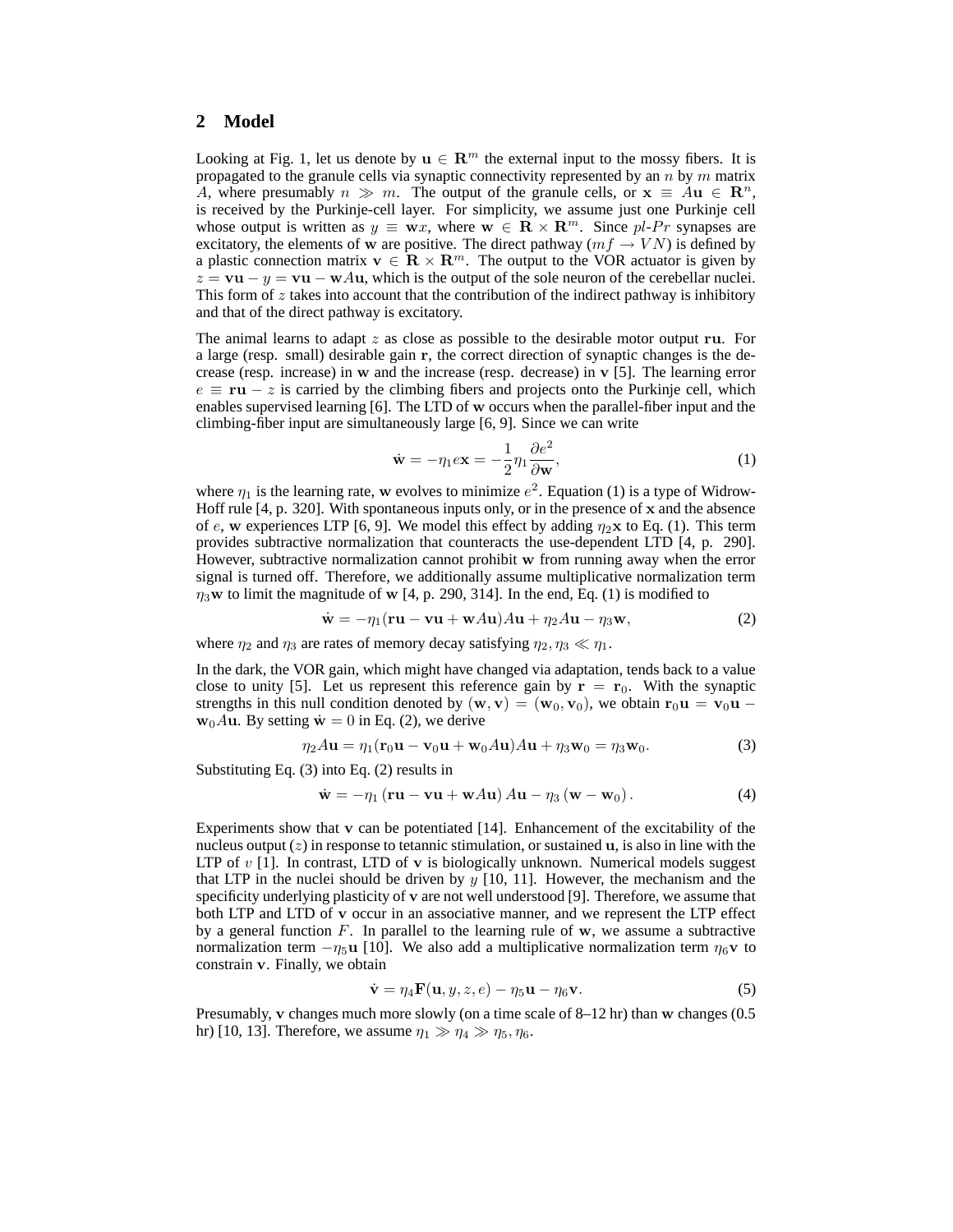## **3 Analysis of Memory Transfer**

Let us examine a couple of learning rules in the direct pathway to identify robust learning mechanisms.

#### **3.1 Supervised learning**

Although the climbing fibers carrying  $e$  send excitatory collaterals to the cerebellar nuclei, supervised learning there has very little experimental support [5]. Here we show that supervised learning in the direct pathway is theoretically unlikely. Let us assume that modification of v decreases |e|. Accordingly, we set  $\mathbf{F} = -\partial e^2/\partial \mathbf{v} = e\mathbf{u}$ . Then, Eq. (5) becomes

$$
\dot{\mathbf{v}} = \eta_4 (\mathbf{r} \mathbf{u} - \mathbf{v} \mathbf{u} + \mathbf{w} A \mathbf{u}) \mathbf{u} - \eta_5 \mathbf{u} - \eta_6 \mathbf{v}.
$$
 (6)

In the natural situation,  $\mathbf{r} = \mathbf{r}_0$ . Hence,

$$
\eta_5 \mathbf{u} = \eta_4 (\mathbf{r}_0 \mathbf{u} - \mathbf{v}_0 \mathbf{u} + \mathbf{w}_0 A \mathbf{u}) \mathbf{u} - \eta_6 \mathbf{v}_0 = -\eta_6 \mathbf{v}_0. \tag{7}
$$

Inserting Eq. (7) into Eq. (6) yields

$$
\dot{\mathbf{v}} = \eta_4 (\mathbf{r} \mathbf{u} - \mathbf{v} \mathbf{u} + \mathbf{w} A \mathbf{u}) \mathbf{u} - \eta_6 (\mathbf{v} - \mathbf{v}_0).
$$
 (8)

For further analysis, let us assume  $m = n = 1$  (for which we quit bold notations) and perform the slow-fast analysis based on  $\eta_1 \gg \eta_3, \eta_4 \gg \eta_6$ . Equations (4) and (8) define the nullclines  $\dot{w} = 0$  and  $\dot{v} = 0$ , which are represented respectively by

$$
v = v_0 + r - r_0 + \frac{\eta_1 A^2 u^2 + \eta_3}{\eta_1 A u^2} (w - w_0), \quad \text{and} \tag{9}
$$

$$
v = v_0 + \frac{\eta_4 u^2}{\eta_4 u^2 + \eta_6} (r - r_0) + \frac{\eta_4 A u^2}{\eta_4 u^2 + \eta_6} (w - w_0).
$$
 (10)

Since  $\dot{w} = O(\eta_1) \gg O(\eta_4) = \dot{v}$  in an early stage, a trajectory in the w-v plane initially approaches the fast manifold (Eq. (9)) and moves along it toward the equilibrium given by

$$
w^* = w_0 - \frac{\eta_1 \eta_6 A u^2 (r - r_0)}{\eta_1 \eta_6 A^2 u^2 + \eta_3 \eta_4 u^2 + \eta_3 \eta_6}, \quad v^* = v_0 + \frac{\eta_3 \eta_4 u^2 (r - r_0)}{\eta_1 \eta_6 A^2 u^2 + \eta_3 \eta_4 u^2 + \eta_3 \eta_6}.
$$
 (11)

LTD of w and LTP of v are expected for adaptation to a larger gain  $(r > r_0)$ , and LTP of w and LTD of v are expected for  $r < r_0$ . The results are consistent with both the flocculus hypothesis and the brainstem hypothesis as far as the direction of learning is concerned [5]. When  $r > r_0$  (resp.  $r < r_0$ ), LTD (resp. LTP) of w first occurs to decrease the learning error. Then, the motor memory stored in  $w$  is gradually transferred by LTP (resp. LTD) of v replacing LTD (resp. LTP) of w. In the long run, the memory is stored mainly in v, not in  $w$ .

However, the memory transfer based on supervised learning has fundamental deficiencies. First, since  $\eta_1 \gg \eta_3$  and  $\eta_4 \gg \eta_6$ , both nullclines Eqs. (9) and (10) have a slope close to A in the  $w-v$  plane. This means that the relative position of the equilibrium depends heavily on the parameter values, especially on the learning rates, the choice of which is rather arbitrary. Then,  $(w^*, v^*)$  may be located so that, for example, the LTP of w or LTD of v results from  $r > r_0$ . Also, the degree of transfer, or  $|w^* - w_0|/|v^* - v_0|$ , is not robust against parameter changes. This may underlie the fact that LTD of  $w$  was not followed by partial LTP in the numerical simulations in [10]. Even if the position of  $(w^*, v^*)$  happens to support LTD of  $w$  and LTP of  $v$ , memory transfer takes a long time. This is because Eqs. (9) and (10) are fairly close, which means that  $\dot{v}$  is small on the fast manifold ( $\dot{w} = 0$ ).

We can also imagine a type of Hebbian rule with  $F = \frac{\partial z^2}{\partial y} = zu$ . Similar calculations show that this rule also realizes memory transfer only in an unreliable manner.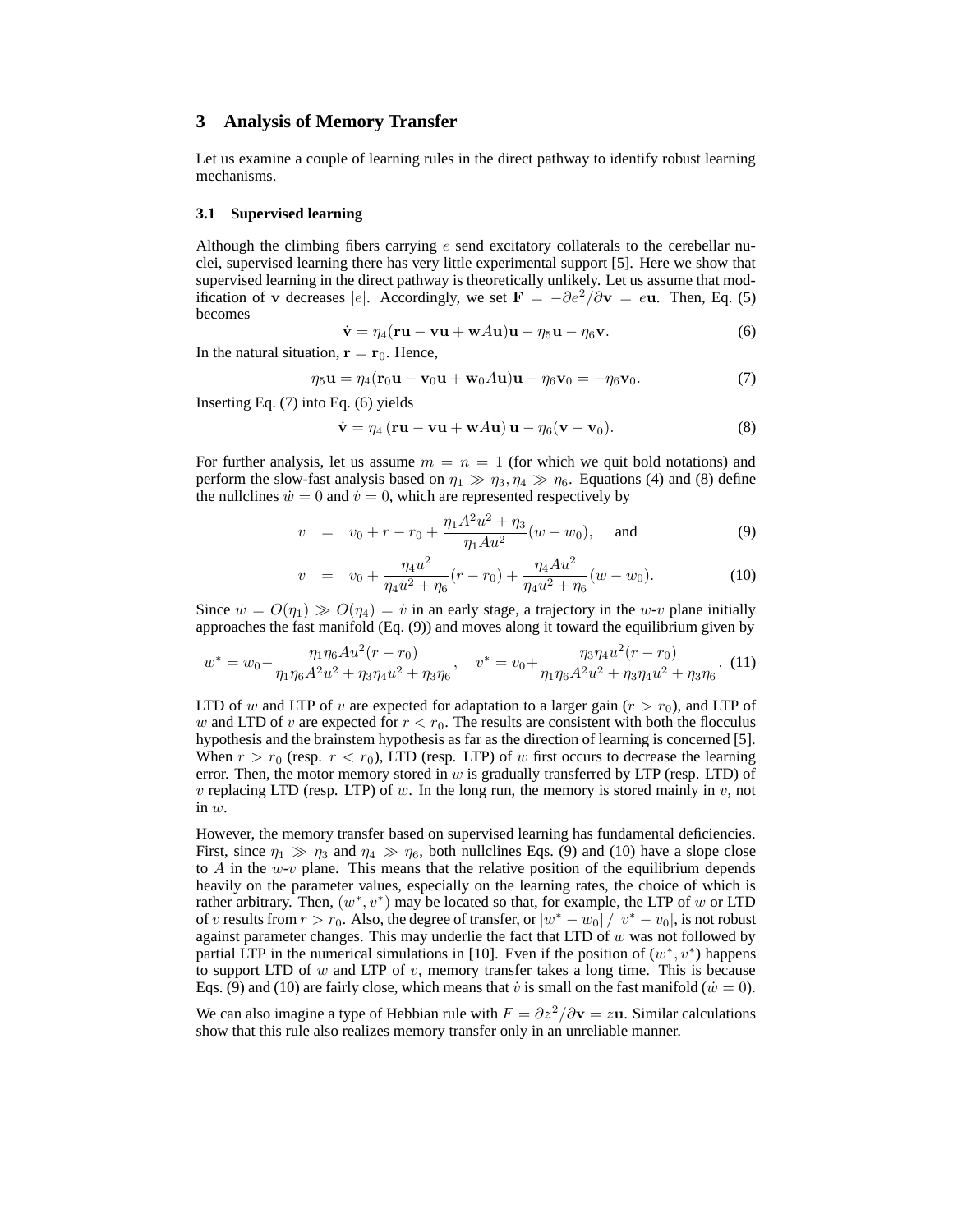

Figure 2: Dynamics of the synaptic weights in the Purkinje cell-dependent learning. (A)  $r > r_0$  and (B)  $r < r_0$ .

#### **3.2 Purkinje cell-dependent learning**

Results of numerical studies support that v should be subject to a type of Hebbian learning depending on two afferents to the vestibular nuclei, namely,  $\bf{u}$  and  $\bf{y}$  [10, 11, 13]. Changes in the VOR gain are signaled by y. Since LTP should logically occur when  $y$  is small and  $u$ is large, we set  $\mathbf{F} = (y_{max} - y)\mathbf{u}$ , where  $y_{max}$  is the maximum firing rate of the Purkinje cell. Then, we obtain

$$
\dot{\mathbf{v}} = \eta_4 (y_{max} - \mathbf{w} A \mathbf{u}) \mathbf{u} - \eta_5 \mathbf{u} - \eta_6 \mathbf{v}.
$$
 (12)

The subtraction normalization is determined from the equilibrum condition:

$$
\eta_5 \mathbf{u} = \eta_4 (y_{max} - \mathbf{w}_0 A \mathbf{u}) - \eta_6 \mathbf{v}_0. \tag{13}
$$

Substituting Eq. (13) into Eq. (12) yields

$$
\dot{\mathbf{v}} = \eta_4(\mathbf{w}_0 - \mathbf{w})A\mathbf{u}^2 + \eta_6(\mathbf{v}_0 - \mathbf{v}).
$$
\n(14)

When  $m = n = 1$ , the nullclines are given by Eq. (9) and

$$
v = v_0 - \frac{\eta_4 A u^2}{\eta_6} (w - w_0),
$$
\n(15)

which are depicted in Fig. 2(A) and (B) for  $r > r_0$  and  $r < r_0$ , respectively. As shown by arrows in Fig. 2, trajectories in the  $w-v$  space first approach the fast manifold Eq. (9) and then move along it toward the equilibrium given by

$$
w^* = w_0 - \frac{\eta_1 \eta_6 A u^2 (r - r_0)}{\eta_1 \eta_4 A^2 u^4 + \eta_1 \eta_6 A^2 u^2 + \eta_3 \eta_6}, \quad v^* = v_0 + \frac{\eta_1 \eta_4 A^2 u^4 (r - r_0)}{\eta_1 \eta_4 A^2 u^4 + \eta_1 \eta_6 A^2 u^2 + \eta_3 \eta_6}.
$$
\n(16)

Equation (15) has a large negative slope because  $\eta_4 \gg \eta_6$ . Consequently, setting  $r > r_0$ (resp.  $r < r_0$ ) duly results in LTD (resp. LTP) of w and LTP (resp. LTD) of v. At the same time, LTD (resp. LTP) of  $w$  in an early stage of learning is partially compensated by subsequent LTP (resp. LTD) of  $w$ , which agrees with previously reported numerical results [10]. In contrast to the supervised and Hebbian learning rules, this learning is robust against parameter changes since the positions and the slopes of the two nullclines are apart from each other. Owing to this property, in the long term, the memory is transferred more rapidly along the w-nullcline than for the other two learning rules. Another benefit of the large negative slope of Eq. (15) is that  $|v^* - v_0| \gg |w^* - w_0|$  holds, which means efficient memory transfer from  $w$  to  $v$ .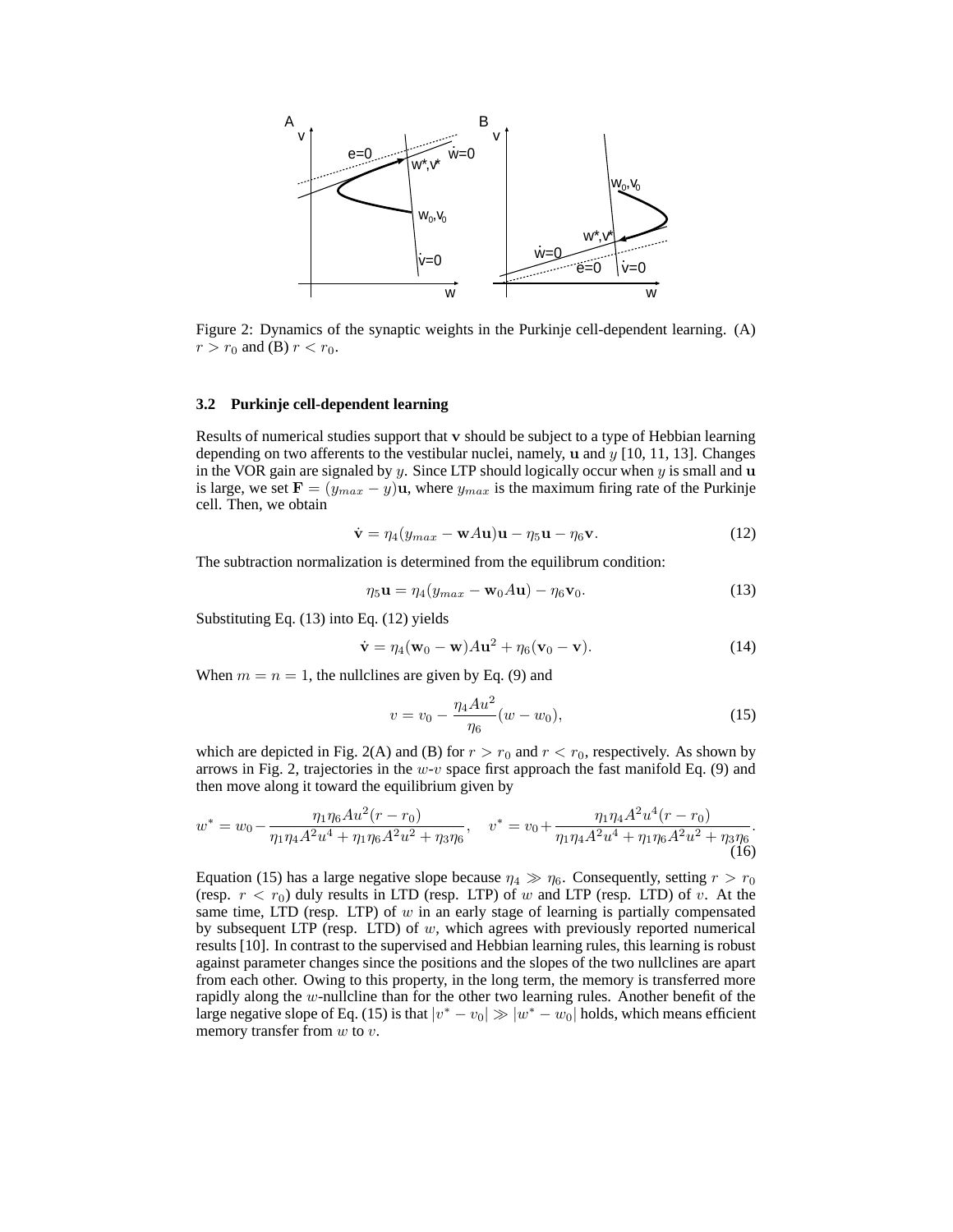The error at the equilibrum state is

$$
e^* = \frac{\eta_3 \eta_6 (r - r_0) u}{\eta_1 \eta_4 A^2 u^4 + \eta_1 \eta_6 A^2 u^2 + \eta_3 \eta_6}.
$$
\n(17)

Equation (17) guarantees that the  $e = 0$  line is located as shown in Fig. 2, and the learning proceeds so as to decrease  $|e|$ . The performance overshoot, which is unrealistic, does not occur.

## **4 Numerical Simulations of Savings**

The learning rule proposed in Sec. 3.2 explains savings as well. To show this, we mimic a situation of savings by periodically alternating the task period and the rest period. Specifically, we start with  $r = r_0 = 1$ ,  $w = w_0$ ,  $v = v_0$ , and the learning condition ( $r = 2$  or  $r = 0.5$ ) is applied for 4 hours a day. During the rest of the day (20 hours), the dark condition is simulated by giving no teaching signal to the model. Changes in the VOR gains for 8 consecutive days are shown in Fig. 3(A) and (C) for  $r = 2$  and  $r = 0.5$ , respectively. The numerical results are consistent with the savings found in other reported experiments [7] and models [11]; the animal forgets much of the acquired gain in the dark, while a small fraction is transferred each day to the cerebellar nuclei. The time-dependent synaptic weights are shown in Fig. 3(B) ( $r = 2$ ) and (D) ( $r = 0.5$ ) and suggest that v is really responsible for savings and that its plasticity needs guidance under the short-term learning of  $w$ . The memory transfer occurs even in the dark condition, as indicated by the increase (resp. decrease) of v in the dark shown in Fig.  $3(B)$  (resp. (D)). This happens because ruin of the short-term memory of w drives the learning of  $v$  for some time even after the daily training has finished. For the indirect pathway, a dark condition defines an off-task period during which w gradually loses its associations.

For comparison, let us deal with the case in which v is fixed. Then, the learning rule Eq.  $(4)$ is reduced to

$$
\dot{w} = -\eta_1 \left[ (r - r_0) u + (w - w_0) A u \right] A u - \eta_3 (w - w_0). \tag{18}
$$

The VOR adaptation with this rule is shown in Fig. 4(A) ( $r = 2$ ) and (B) ( $r = 0.5$ ). Longterm retention of the acquired gain is now impossible, whereas the short-term learning, or the adaptation within a day, deteriorates little. Since savings do not occur, the ultimate learning error is larger than when  $v$  is plastic.

However, if w is fixed and v is plastic, the VOR gain is not adaptive, since  $y$  does not carry teaching signals any longer. In this case, we must implement supervised learning of v for learning to occur. Then, r adapts only gradually on the slow time scale of  $\eta_4$ , and the short-term learning is lost.

# **5 Discussion**

Our model explains how the flocculus and the brainstem cooperate in motor learning. Presumably, the indirect pathway involving the flocculus is computationally powerful because of a huge number of intermediate granule cells, but its memory is of short-term nature. The direct pathway bypassing the mossy fibers to the cerebellar nuclei is likely to have less computational power but stores motor memory for a long period. A part of the motor memory is expected to be passed from the flocculus to the nuclei. This happens in a robust manner if the direct pathway is equipped with the learning rule dependent on correlation between the Purkinje-cell firing and the mossy-fiber firing. To explore whether associative LTP/LTD in the cerebellar nuclei really exists will be a subject of future experimental work. Our model is also applicable to savings.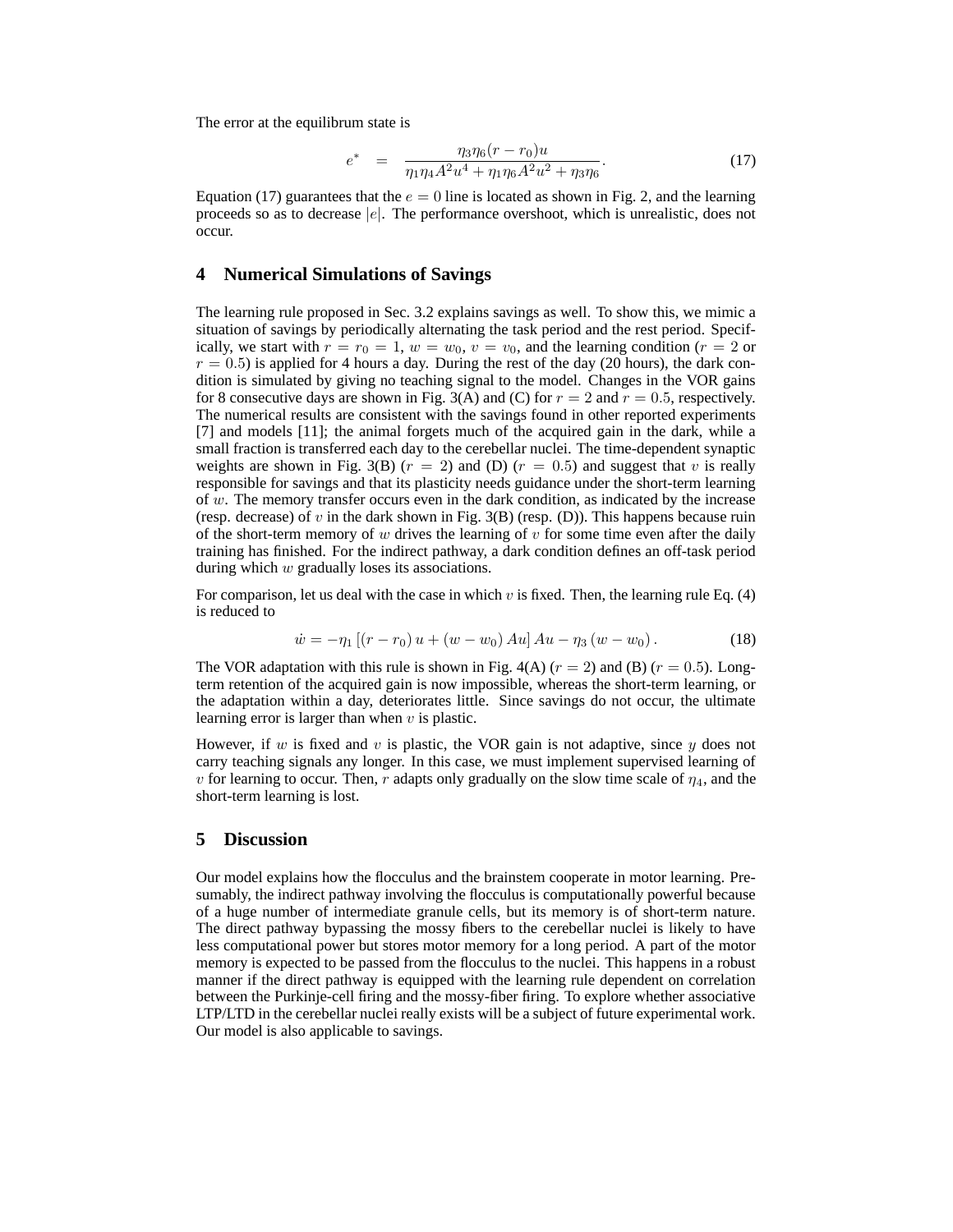

Figure 3: Numerical simulations of savings with the Purkinje cell-dependent learning rule. We set  $A = 0.4$ ,  $u = 1$ ,  $w_0 = 2$ ,  $r_0 = 1$ ,  $v_0 = r_0 + Aw_0$ ,  $\eta_1 = 7$ ,  $\eta_3 = 0.3$ ,  $\eta_4 = 0.05$ ,  $\eta_6 = 0.002$ . The target gains are (A, B)  $r = 2$  and (C, D)  $r = 0.5$ . (A) and (C) show VOR gains. (B) and (D) show trajectories in the  $w-v$  space (thin solid lines) together with the nullclines (thick solid lines) and  $e = 0$  (thick dotted lines).



Figure 4: Numerical simulations of savings with fixed v. The parameter values are the same as those used in Fig. 3. The target gains are (A)  $r = 2$  and (B)  $r = 0.5$ .